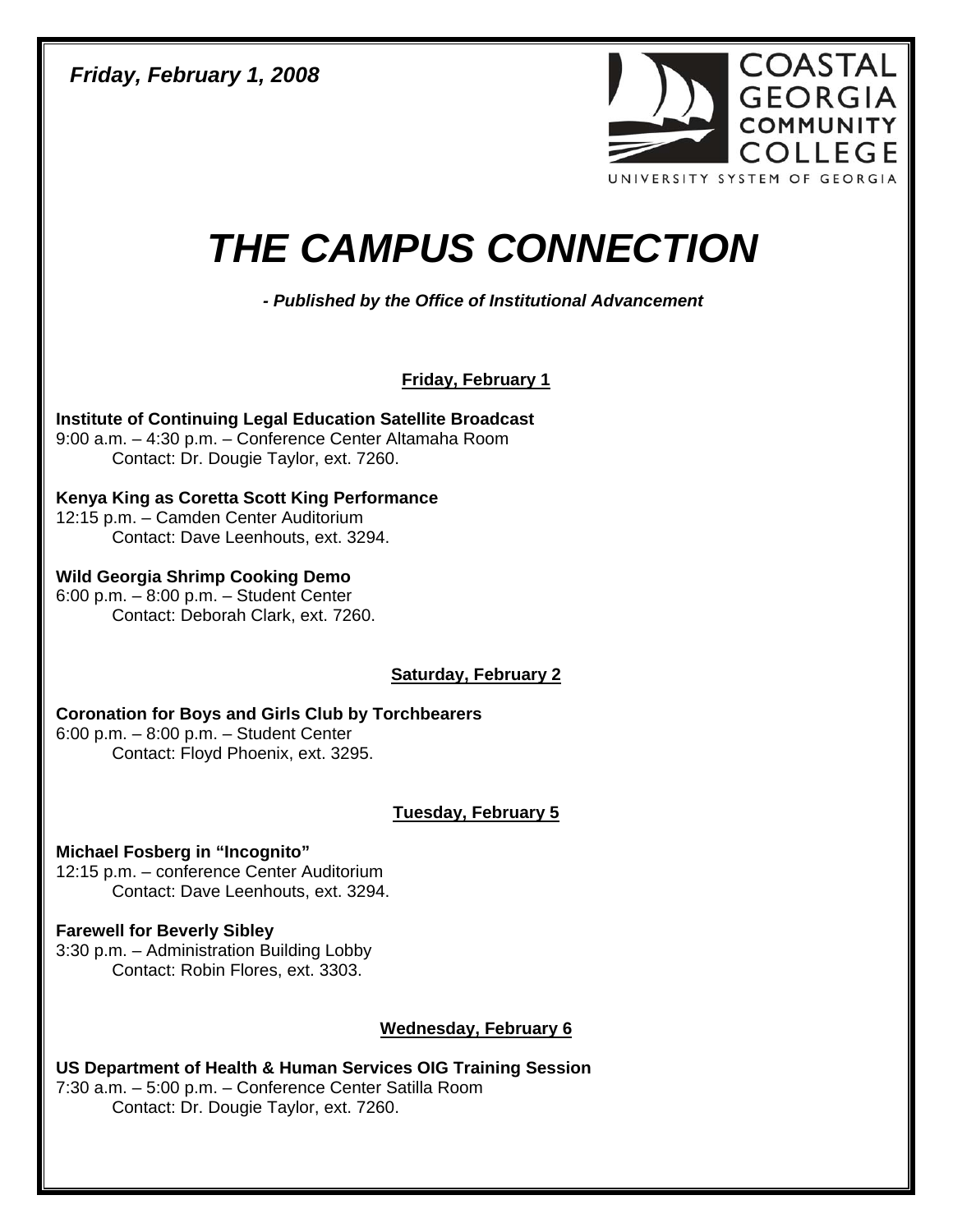| <b>Student Georgia Association of Educators (SGAE) Hot Dog Sale</b><br>9:00 a.m. - 7:00 p.m. - Grounds Adjacent to Bell Tower<br>Contact: Brenda Taylor, ext. 7227.     |
|-------------------------------------------------------------------------------------------------------------------------------------------------------------------------|
| <u>Thursday, February 7</u>                                                                                                                                             |
| US Department of Health & Human Services OIG Training Session<br>7:30 a.m. - 5:00 p.m. - Conference Center Satilla Room<br>Contact: Dr. Dougie Taylor, ext. 7260.       |
| Society for Human Resources Management (SHRM) Business Seminar<br>8:00 a.m. - 12:00 p.m. - Conference Center Auditorium<br>Contact: Dr. Dougie Taylor, ext. 7260.       |
| <b>Institute of Continuing Legal Education Satellite Broadcast</b><br>9:00 a.m. - 4:30 p.m. - Conference Center Altamaha Room<br>Contact: Dr. Dougie Taylor, ext. 7260. |
| <b>Student Georgia Association of Educators (SGAE) Hot Dog Sale</b><br>9:00 a.m. - 7:00 p.m. - Grounds Adjacent to Bell Tower<br>Contact: Brenda Taylor, ext. 7227.     |
| <b>Friday, February 8</b>                                                                                                                                               |
| US Department of Health & Human Services OIG Training Session<br>7:30 a.m. - 5:00 p.m. - Conference Center Satilla Room<br>Contact: Dr. Dougie Taylor, ext. 7260.       |
| <b>Institute of Continuing Legal Education Satellite Broadcast</b><br>9:00 a.m. - 1:15 p.m. - Conference Center Altamaha Room<br>Contact: Dr. Dougie Taylor, ext. 7260. |
| <b>Saturday, February 9</b>                                                                                                                                             |
| <b>All Campus Semi-formal Dance</b><br>$9:00$ p.m. $-1:00$ a.m. $-$ Student Center<br>Contact: Dave Leenhouts, ext. 3294.                                               |
| <b>Mariners Basketball vs. Truett-McConnell</b><br>$3:00$ p.m. $-$ Gym<br>Contact: Athletics, ext. 7207.                                                                |
| <u>Tuesday, February 12</u>                                                                                                                                             |
| US Department of Health & Human Services OIG Training Session<br>7:30 a.m. - 5:00 p.m. - Conference Center Satilla Room<br>Contact: Dr. Dougie Taylor, ext. 7260.       |

**Georgia Southern University Legal Awareness in the Workplace Seminar**  5:00 p.m. – 8:00 p.m. Conference Center Altamaha Room Contact: Dr. Dougie Taylor, ext. 7260.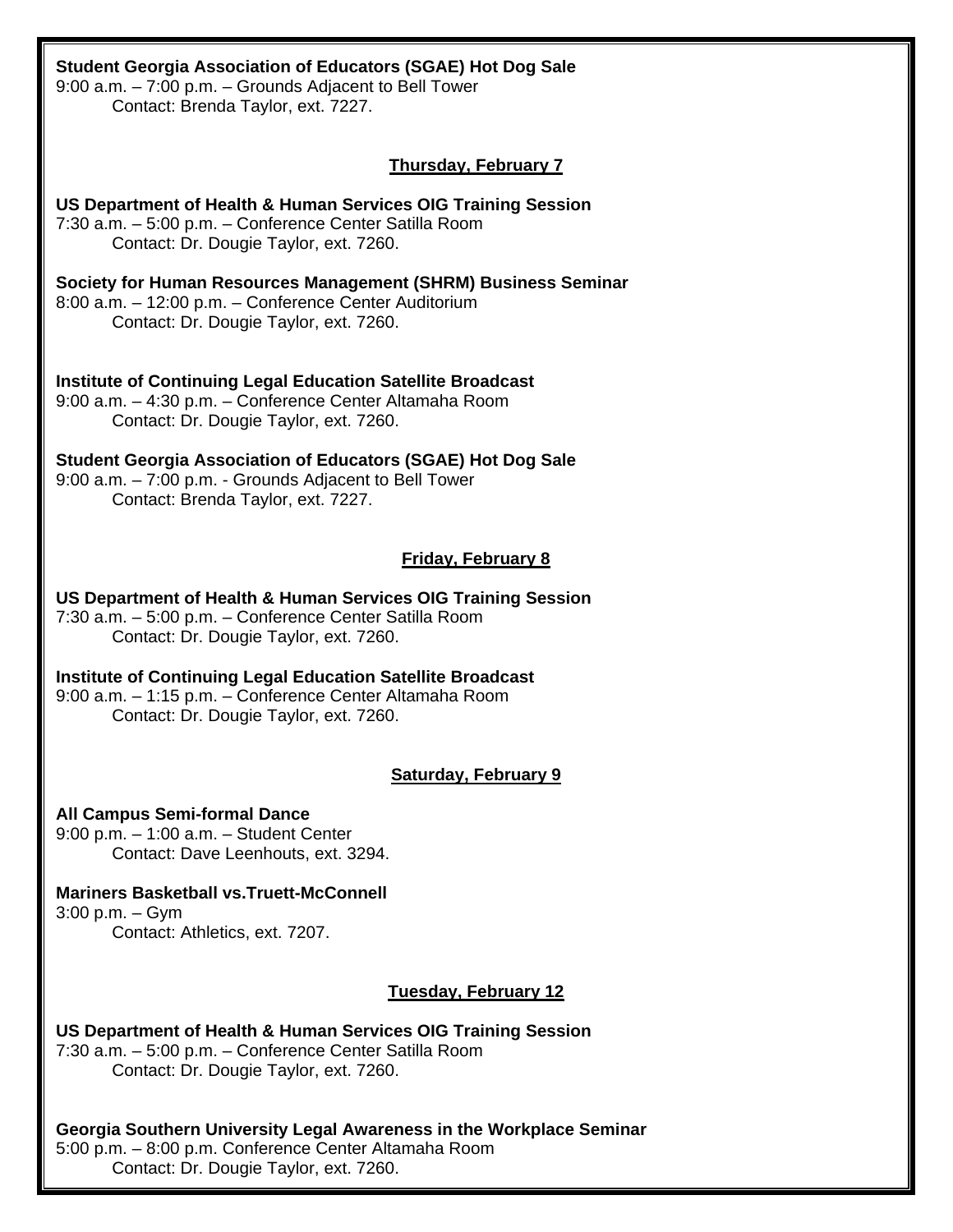#### **Wednesday, February 13**

**US Department of Health & Human Services OIG Training Session** 

7:30 a.m. – 5:00 p.m. – Conference Center Satilla Room Contact: Dr. Dougie Taylor, ext. 7260.

#### **Thursday, February 14**

**US Department of Health & Human Services OIG Training Session**  7:30 a.m. – 5:00 p.m. – Conference Center Satilla Room Contact: Dr. Dougie Taylor, ext. 7260.

#### **Science Fair Judging**

8:30 a.m. – 8:00 p.m. – Science Lecture Room Contact: Mark Pilgrim, ext. 3402.

**Institute of Continuing Legal Education Satellite Broadcast**  9:00 a.m. – 1:15 p.m. – Conference Center Altamaha Room Contact: Dr. Dougie Taylor, ext. 7260.

#### **Science Fair Student Luncheon**

11:00 a.m. – 1:00 p.m. – Student Center Contact: Mark Pilgrim, ext. 3402.

**Lady Mariners vs. Florida Community College of Jacksonville**  2:00 p.m. & 4:00 p.m. – Softball Field Contact: Athletics, ext. 7207.

#### **Friday, February 15**

**Institute of Continuing Legal Education Satellite Broadcast**  9:00 a.m. – 4:30 p.m. – Conference Center Altamaha Room

Contact: Dr. Dougie Taylor, ext. 7260.

#### **INPULSE in Concert (A cappella Singing Champions)**

7:00 p.m. – 9:00 p.m. – Conference Center Auditorium Contact: Dave Leenhouts, ext. 3294.

#### **Saturday, February 16**

#### **Third Annual Tutor Workshop**

8:30 a.m. – 3:00 p.m. – Student Center Contact: Niki Schmauch, ext. 7267.

#### **INPULSE in Concert (A cappella Singing Champions)**

7:00 p.m. – 9:00 p.m. – Camden Center Auditorium Contact: Dave Leenhouts, ext. 3294.

**Note to the College**. I would like to offer sincere appreciation to the faculty and staff of CGCC for the thoughtful cards and overwhelming show of support for me during the recent death of my mother-in-law. It means so much to know that others are thinking of you during a period of grief like this. *Lynn Rhyne*